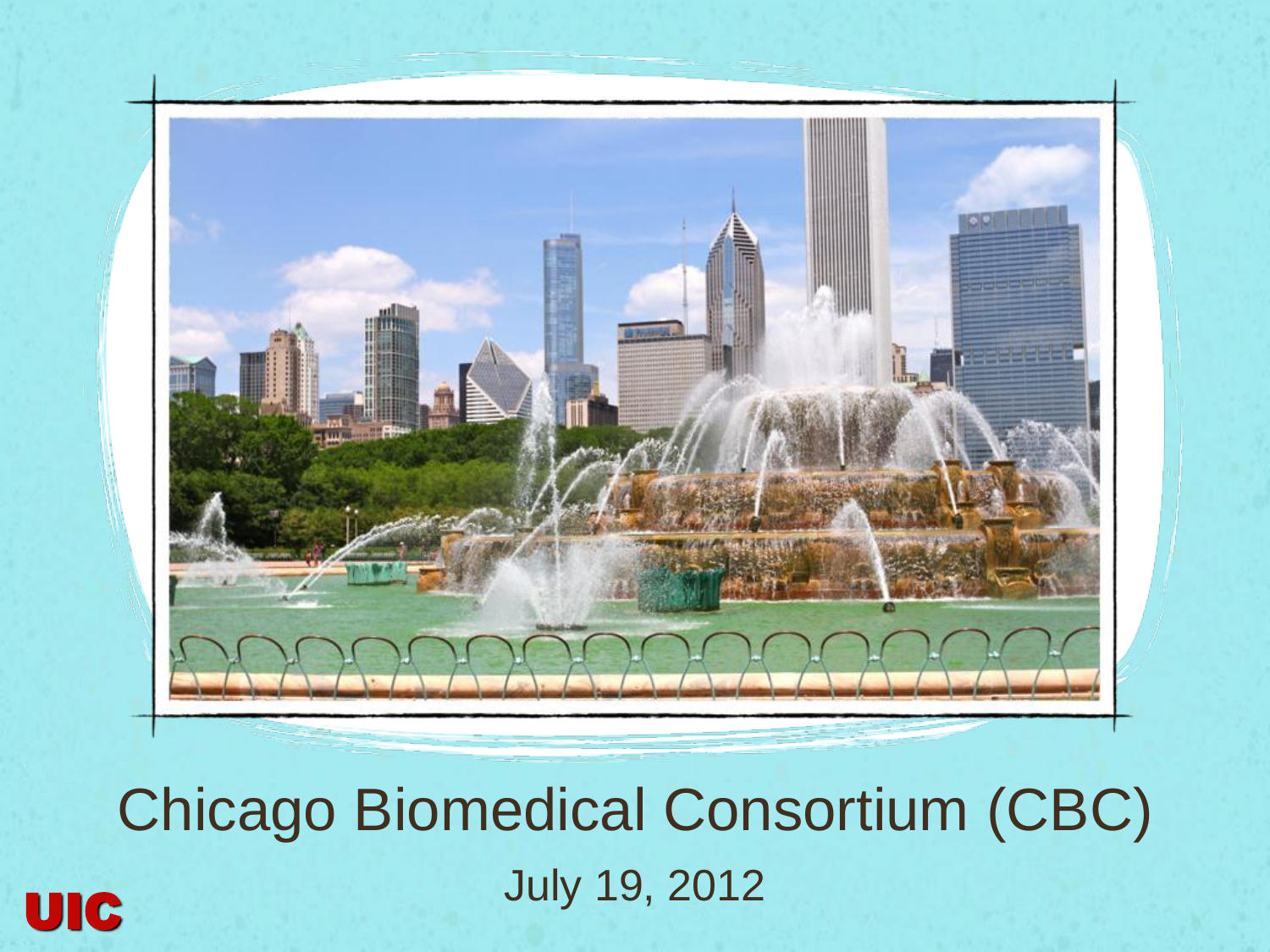### **Overview**

- Started in 2006
- The CBC's mission is to stimulate collaboration between the University of Illinois at Chicago, University of Chicago, and Northwestern University
- Funded by Searle Funds at The Chicago Community **Trust** 
	- \$5M per year
	- Currently in its sixth of ten years of funding

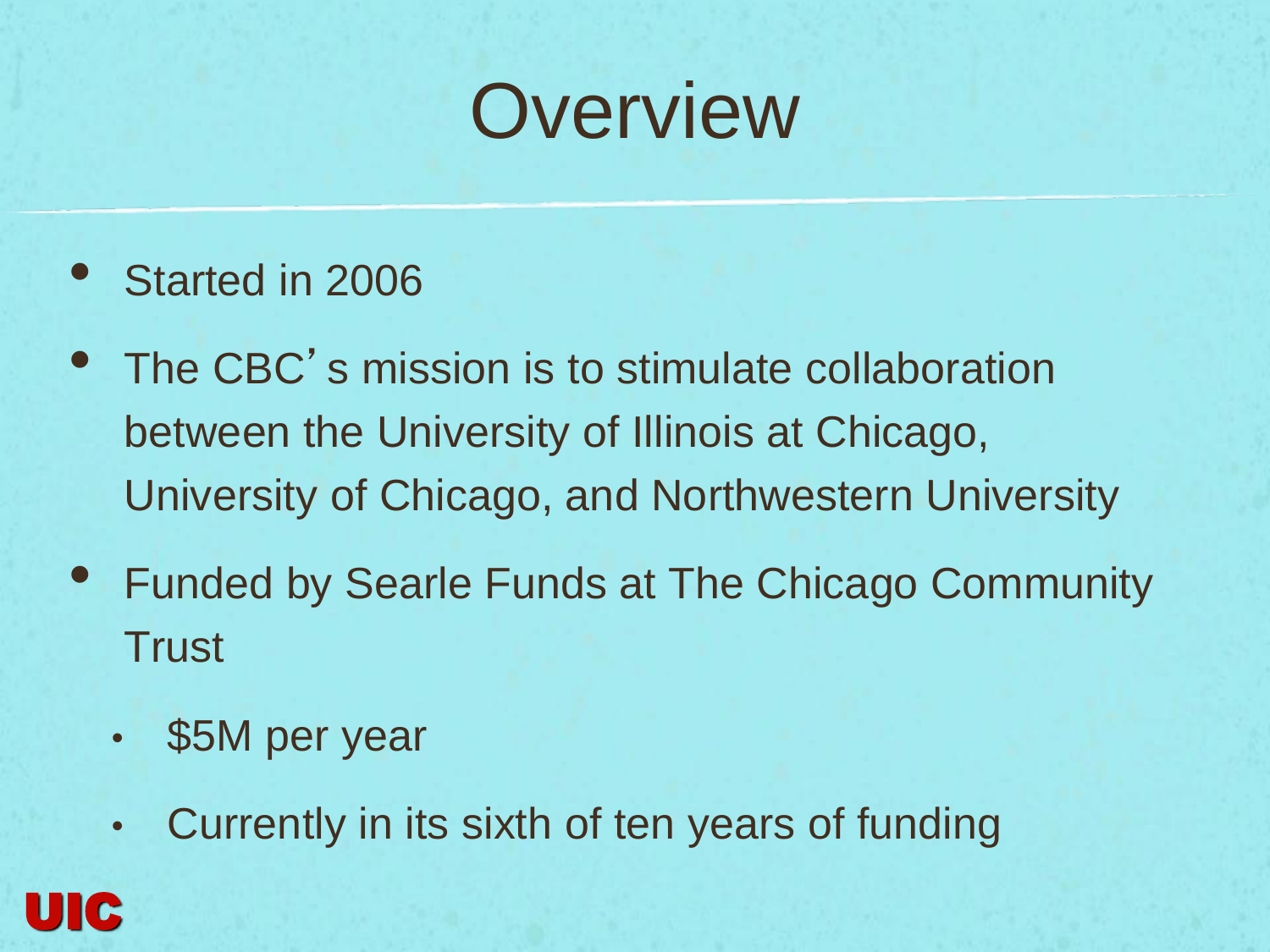#### **CBC Organizational Chart**

#### **Provosts Lon Kaufman, UIC Daniel Linzer, NU Thomas Rosenbaum, UChicago**

#### **CBC Leadership**

Brian Kay, Scientific Director, UIC Shohei Koide, Scientific Director, UChicago Richard Morimoto, Scientific Director, NU Kathryn Stallcup, Executive Director

#### **Program Staff**

Karen Snapp, Associate Director Kimberly Com, Business Administrator Jola Glotzer, Program Manager, UChicago Corinna Kitcharoen, Program Coordinator, UIC

#### **External Advisory Board**

Russ Altman **Rick Blume** Steven Henikoff Marc Kirschner **Terry Mazany** David Miller Gideon Searle Nydia Searle

#### **Recruitment Resources Board**

Luis Amaral, NU William Beck, UIC Joy Bergelson, UChicago Rex Chisholm, NU Karen Colley, UIC Anthony Kossiakoff, UChicago Bruce Lahn, UChicago Robert Lamb. NU TBA, UIC

#### **Scientific Review Board**

Leslie Fung, UIC Robert Holmgren, NU Mary Jo LaDu, UIC Richard Longnecker, NU Andrey Rzhetsky, UChicago Lonnie Shea, NU Sangram Sisodia, UChicago Debra Tonetti, UIC TBA, UChicago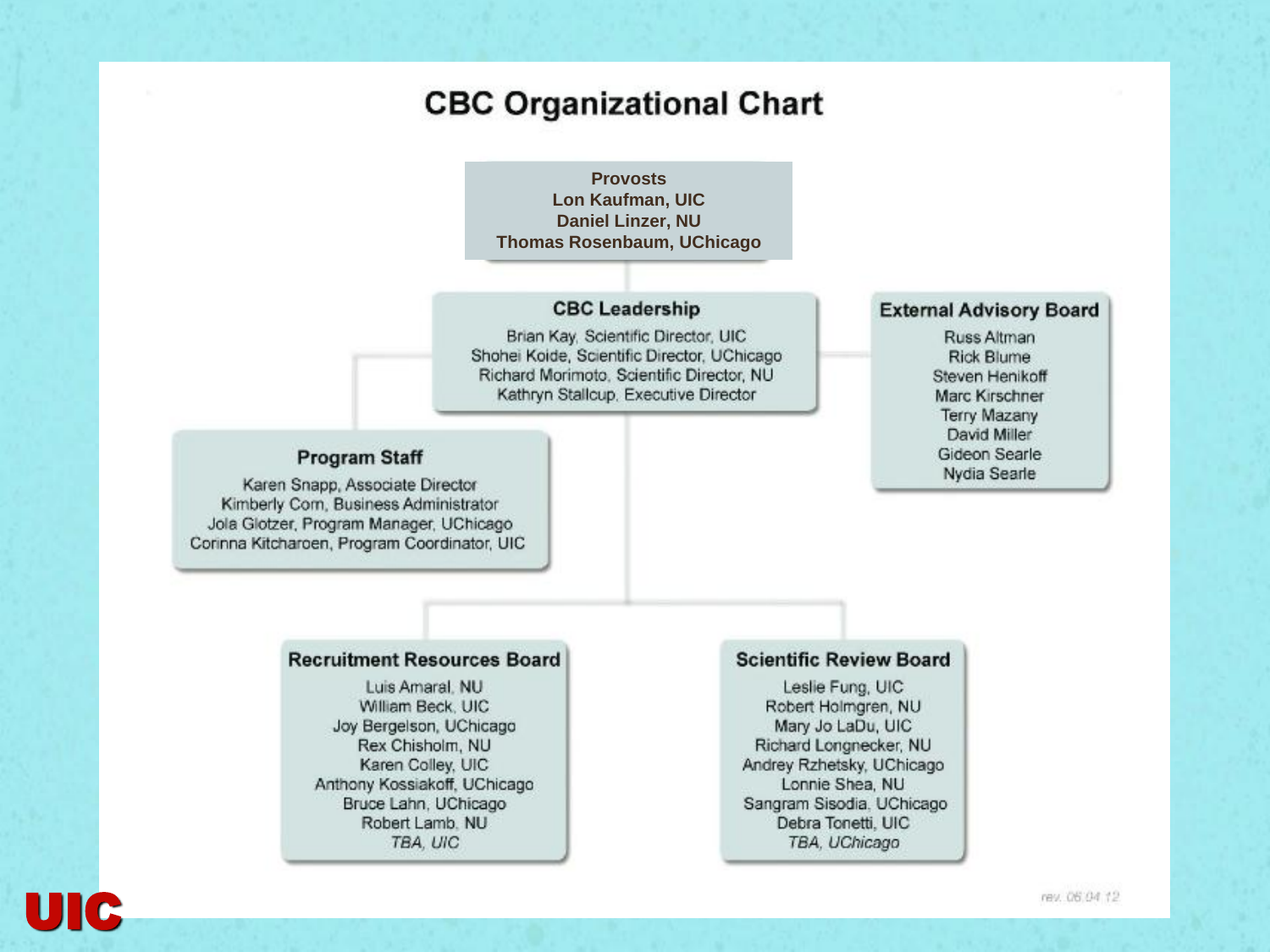### CBC Successes (I)

- At the three campuses, 8 faculty and 26 graduate student have been appointed as CBC Junior/Senior Investigators and Scholars, respectively
	- Faculty recruited from Harvard, Michigan, Princeton, Rockefeller, Stanford, UT-Southwestern, Yale, etc.
- Annual cutting edge symposia and several workshops hosted per year
	- imaging, protein folding disorders, proteomics, systems biology, etc.
- Over 600 faculty have been involved in the CBC UIC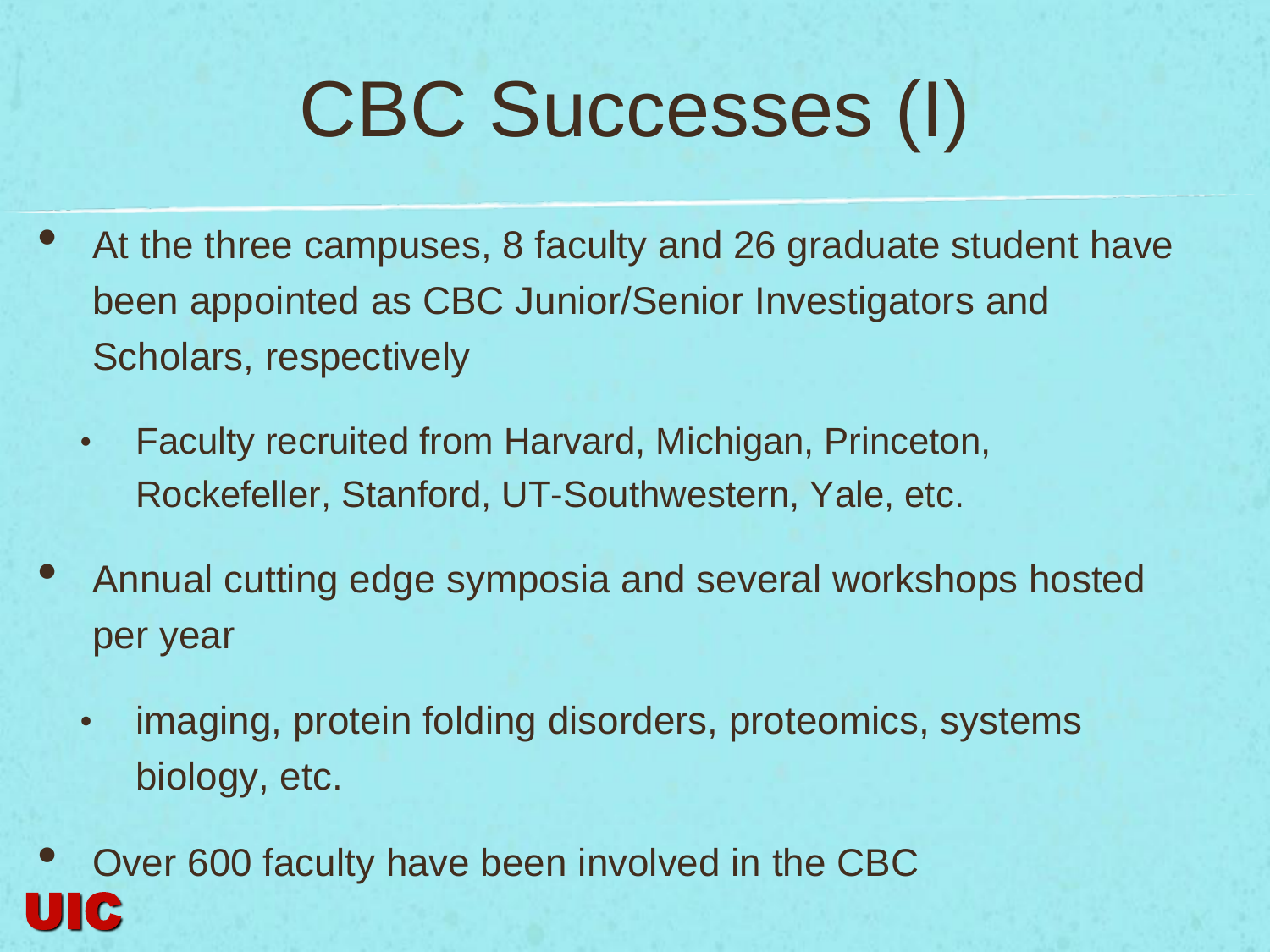### CBC Successes (II)

- \$30M of CBC grant (Catalyst, Spark, Lever) funding has been leveraged by > \$160M of federal funding
	- 95 grants; \$200K to \$3M per year
	- The three campuses have competed equally for CBC funds
- > 400 CBC-funded publications, some in the highest impact journals (Cell, Nature, PNAS, and Science)
- The CBC has brand recognition in Chicago and elsewhere
	- The CBC has been highlighted in Science and Nature

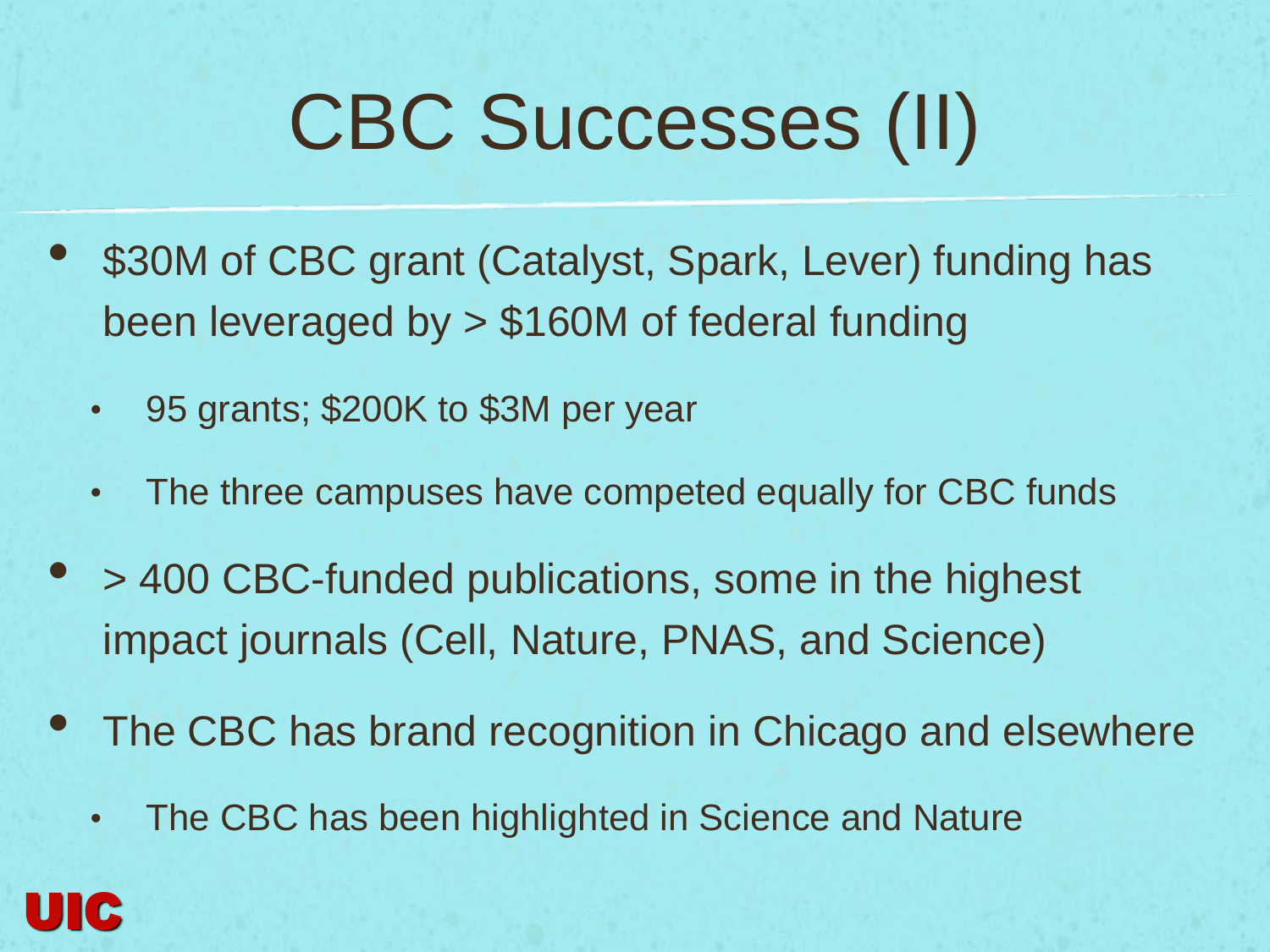### CBC Activities at UIC

• Two CBC Junior Investigators appointed: Dr. Jun Cheng (College of Engineering) and Zain Paroo (College of Pharmacy)



UIC



- Search ongoing for our own CBC Senior Investigator (\$1M incentive)
- Purchase of a \$1.5M mass spectrometer, and seen as city-wide core facility in proteomics
- 12 Catalyst Grant and 4 Lever Grant Awards to UIC faculty
- In October 2011, UIC hosted the 9th Annual CBC symposium at the Forum. There were >200 attendees and 60 posters. It was the largest symposium yet.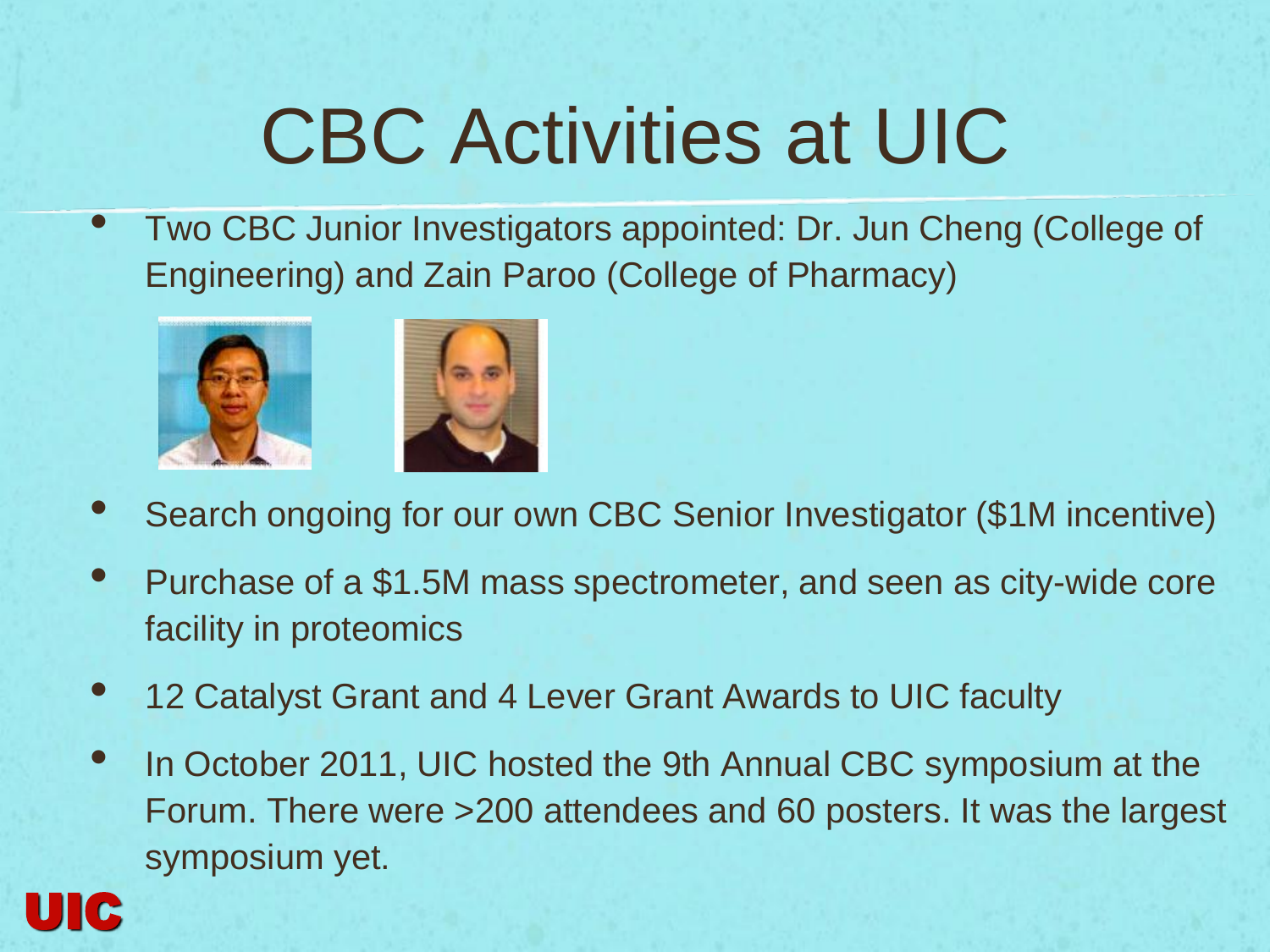### Current Directions for the CBC

- Amplify the impact of basic research and the education sector on the Chicagoland economy
	- Add to the \$160M federal grant funds already spent in the city
	- CBC Investigators draw talented students and postdocs to their labs, and help recruit world-class colleagues to city
	- Host a city-wide "tech day" on drug discovery in academia
	- Continue to transcend institutional barriers
	- Promote entrepreneurship of faculty

UIC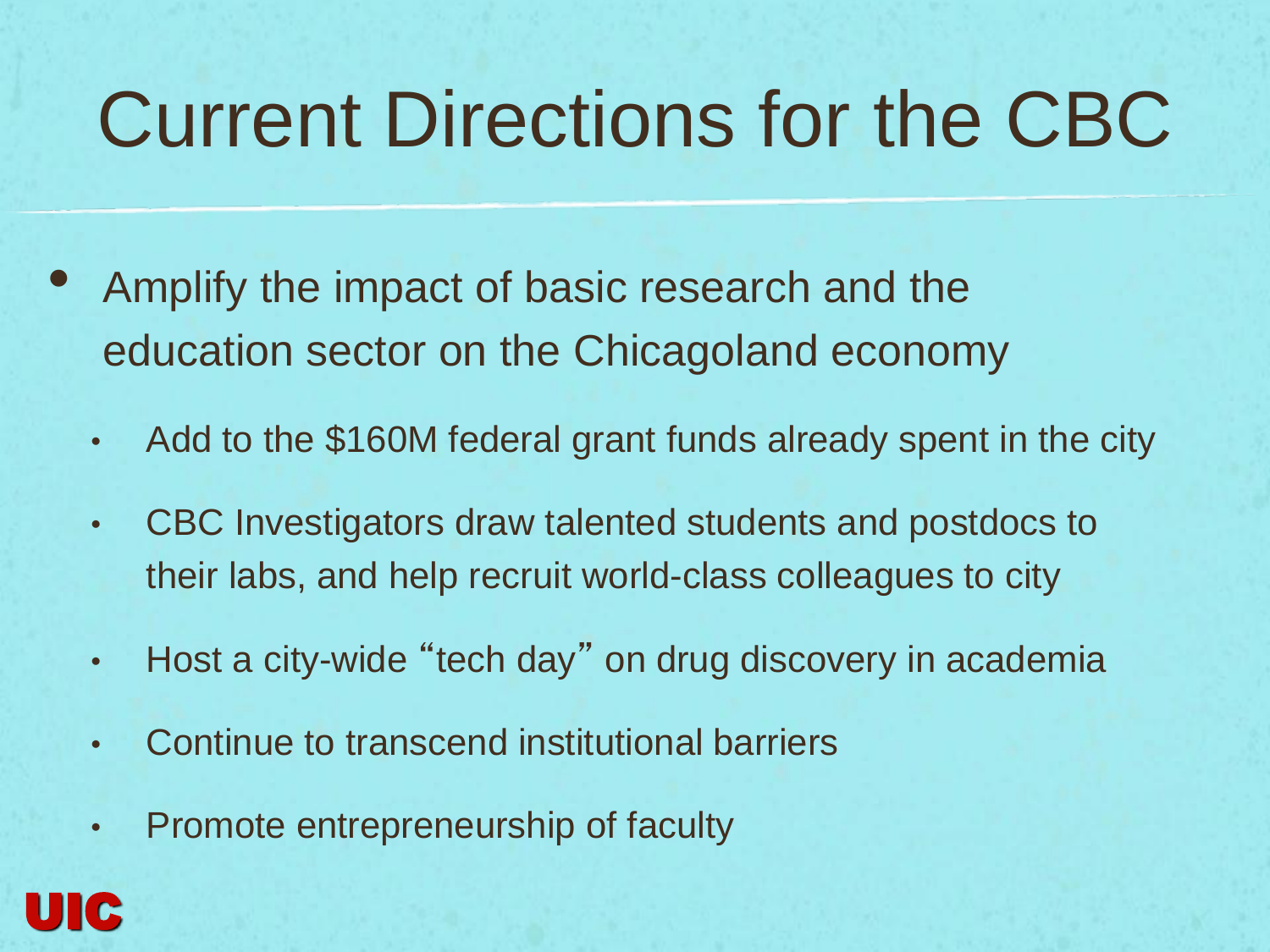# CBC ONIXOND **Chicago Biomedical Consortium**

Any Questions?

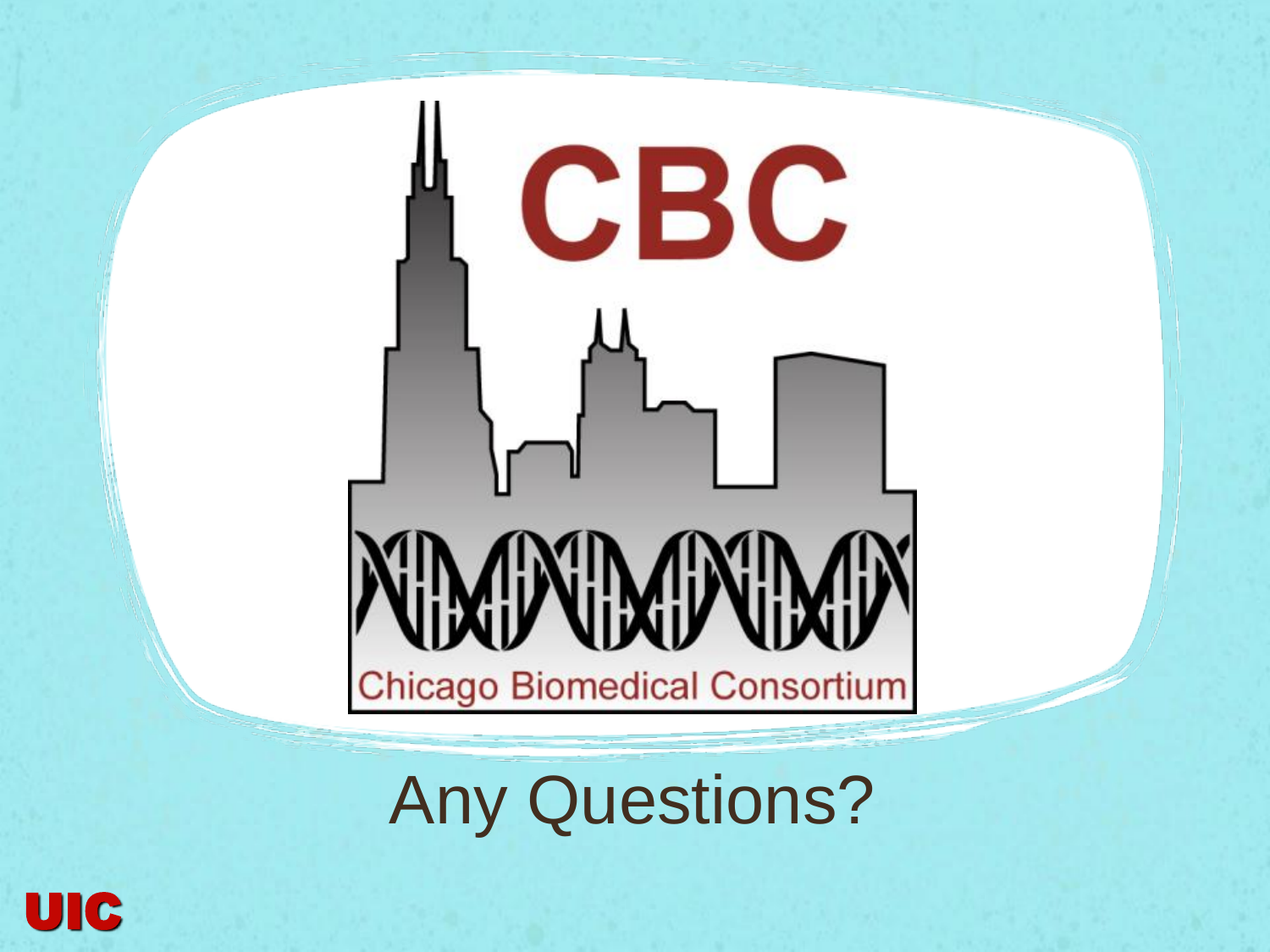## Addendum